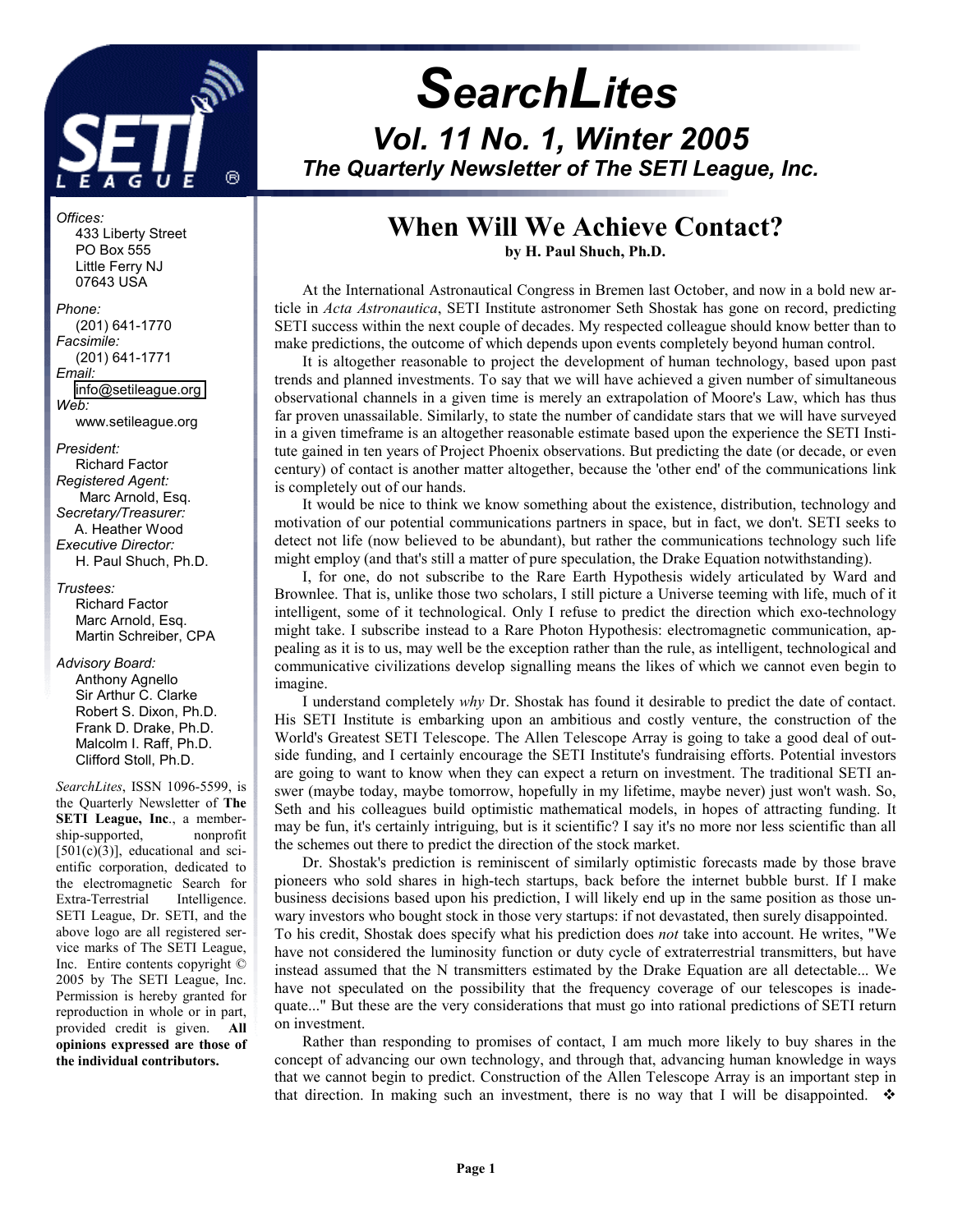#### *Book Reviews:*

**SETI 2020: A Roadmap for the Search for Extraterrestrial Intelligence Produced for the SETI Institute by the SETI Science and Technology Working Group Edited by: Ronald D. Ekers, D. Kent Cullers, John Billingham, and Louis K. Scheffer**  *Reviewed by David Ocame, email: David.Ocame@Yale.edu* 

I first obtained this book as a door prize at the SETI League's recent SETICon'04 Technical Symposium. I thought this might be an excellent opportunity to write a review, which could be helpful to other researchers interested in building their SETI research reading lists. As it was first published in 2002, I felt it might also be well overdue.

The volume's thickness may seem daunting, at first. But, I would urge the reader not to let size be a cause for hesitation. From the start, the depth of vision and, to a lesser extent, the technical detail, drew me in. I was, however, overwhelmed by the, perhaps, extreme ambitiousness of the enormous projects suggested and planned for.

SETI 2020 is written as a directive for the future research of the SETI Institute. However, it may also serve as an excellent guide for researchers who are not attached to the Institute itself. Contained within its pages are outlines for very specific strategies that will, hopefully, lead to first contact. The socalled Allen Telescope Array (an important research instrument in its own right), meant as a proof of concept for the much larger, and international in scope, Square Kilometer Array, is only one part of the overall plan. Other research directions discussed include plans for Optical SETI, an Omni directional SETI System (OSS), and the possibility for funding seed money to fund small, original startup projects outside the Institute.

At this point, I think some clarification is needed. It is not that the book is lacking in technical detail overall. In fact, it is detail rich in many respects. It does seem to me to be unbalanced in favor of the many rigorous mathematical treatments of SETI search concepts. Not that this is bad thing, but I would have liked to see more detail on the actual hardware components themselves (which are described as annual costs), and further depth on the subject of digital signal processing routines used in software (which are described as capital expenses). This is perhaps understandable for three reasons:

First, detailed analysis of each of the physical hardware components would turn a book, already fairly sizeable, into a library of many such volumes. This is beyond the scope and intention described at the outset in the first chapter. Second, it would seem counterintuitive to provide exact details of components before the Institute itself has the chance to deploy them. The last reason, stated in the book, is many of the technologies described have yet to be developed! Heavy reliance on the continued trend of Moore's law in computer processing power (which is that computer processors will double in speed and power about every 18 months) is stressed throughout. The caution here is that Moore's law has a limit that is quickly being approached unless a technological breakthrough occurs that will allow that barrier to be overcome.

Finally, I need to touch upon one last item before this review comes to an end. That is the SETI Institute's seeming over-ambitious, perhaps over-optimistic plans for the future. Throughout, attempts are made to estimate the costs that will be incurred in bringing these projects to fruition. The amounts are, needless to say, staggering! However, it is well known that the SETI Institute has access to an enormous amount of funding. I thought, too, that if commercial applications can be realized for many of the technologies under development, that this might serve to offset the initial outlay in capital expense. But, it seems to me that the Institute could possibly fall victim to the same sort of government over-spending that helped to doom NASA's SETI program. Rather the reverse of what the SETILeague, Inc has been trying to accomplish!

My final opinion is that due to the intellectual concepts involved, as well as the mathematical treatments used throughout, I would place this book in the intermediate to advanced range of reader. It is not for the casual reader, nor the beginning SETI enthusiast. Although this is not an exhaustive review, to be sure, the volume is important for it's insight into the future direction of research activities at the SETI Institute. I would say that it is a must read for any serious SETI researcher, whether professional or amateur. The ideas presented within make it an important addition to any SETI library.  $\bullet$ 

#### **Biocosm: The New Science of Evolution How Intelligent Life is the Architect of the Universe By James N. Gardner**

*Reviewed by David Ocame, N1YVV email: David.Ocame@Yale.edu* 

Every so often, you hear someone speak, or read someone's book, or listen to some piece of music and it makes you stop and think about what you thought you knew about the world. Then you rethink it again, because although it is hard to write down, or speak about, in words, you know it makes sense on some level. You need time to digest your experience and have it gel with everyday life. But it never really does gel because life is no longer plain nor ordinary, nor everyday.

Rachel Carson's *Silent Spring* was one that opened my eyes and filled me with sadness at what we do to our world. The chemicals we pollute it with. Then James Lovelock published *Gaia: A New Look at Life on Earth*. I realized that no matter what nasty little chemical man produces on Earth, the universe already makes it in far greater quantities. Earth would recover and life would go on. Perhaps not for Homo sapiens or many other types of multi-cellular life. For Gaia theory looks at life not as a thin veneer on our world, but as a major contributor to it: a molder and shaper of it. It was through James Lovelock that I learned a new respect for the intricate, subtle, and mostly unknown interplay between the world of the living and the world of the seemingly not.

Now comes James Gardner with *Biocosm* with which he takes Gaia theory to whole new and infinite level. A Universe that holds infinite hope for finding life, intelligent life, in places other than our own Solar system. For not only must there be intelligent life out there in the Cosmos, it must expand and someday in the far future become "co-terminus" with it. Life, in all it forms, must permeate every nook, cranny and corner of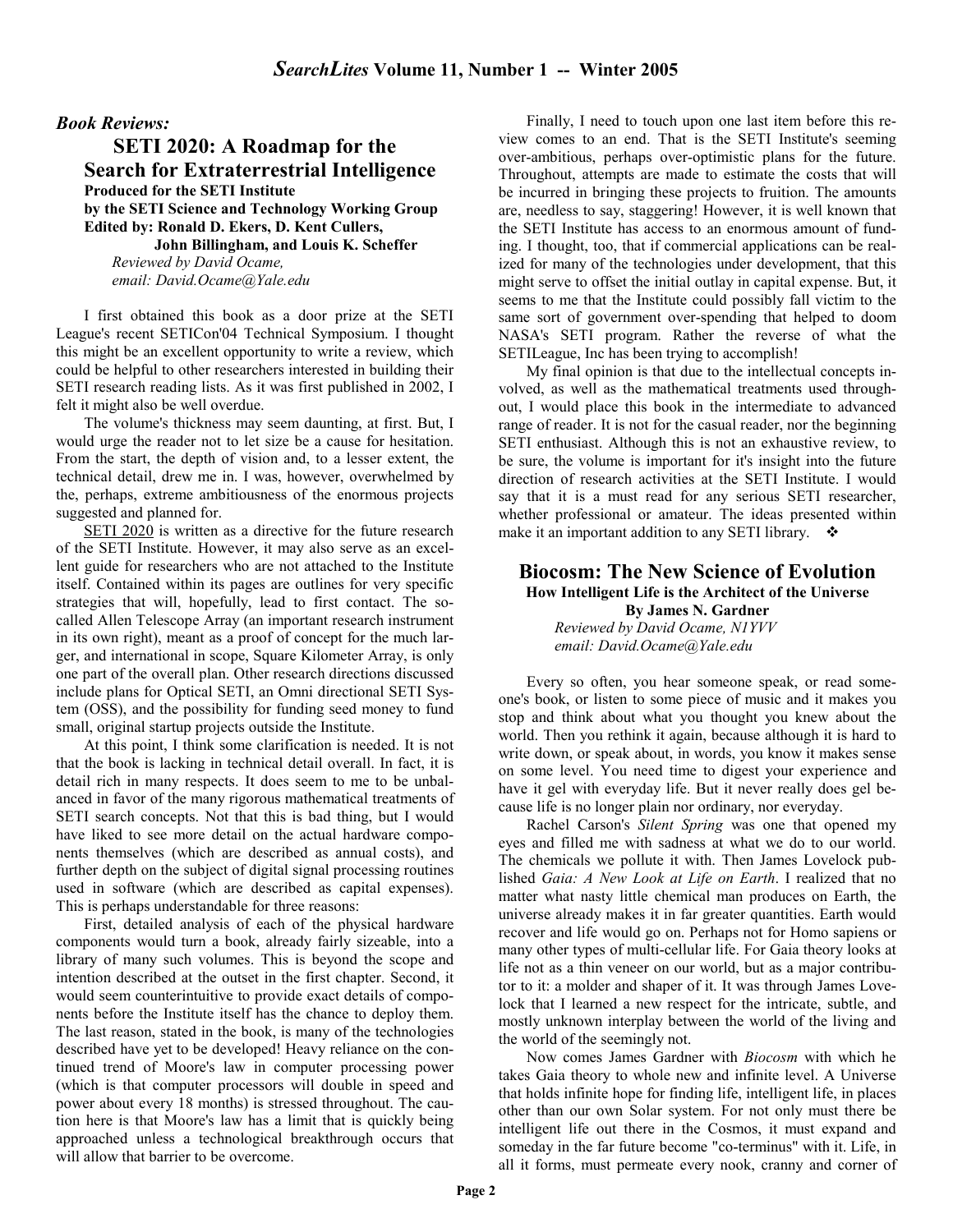the creation left in the wake of the Big Bang. It must, because the Universe is endeavoring to become alive and we are its heartbeat!

Gardner goes on to say that one of the purposes of all living organisms is to reproduce. And so it is with our Universe. It wants to make baby Universes. It wants to pass on its knowledge, as we pass on our DNA, to the next generation of Universes. Information is necessary to making babies. In fact, it was information encoded in the known physical constants that makes this Universe so friendly and nurturing to life. Information coded by intelligent life to create a Universe that would have just the right gravitational constant, just the right charge and spin on the electron, speed of light and so forth. All deliberately set so that life and the physical world we see would be the result.

If this all sounds as though it smacks of religion and belief systems, the reader would be correct in my opinion. In fact, Gardner states that Intelligent Design proponents - IDers -and scientists must sooner or later reconcile. Not give in, but understand that each has a contribution to the whole to be made. He also takes on Peter Ward and Donald Brownlee's *Rare Earth* point by point concluding that whether or not correct, "...discussion does not settle such arguments. Only experimentation can."

Lee Smolin, Christian De Duve, Edward O. Wilson and his *Consilience*, Complexity Theory, Chaos Theory, all these and more are ingeniously threaded together to give a cogent and logical theory of why the Universe is the way it is and, moreover, why it will be the way it will be. This is a book that whether you agree with all its content, you will have a lot to think about. It is a work to read and reread, come back and read it again. I daresay it will be one of the most important additions to any astrobiology collection. Each time I read *Biocosm*, it continues to give anew.

# **Journalistic Exuberance**

#### **by H. Paul Shuch, Ph.D.**

Upon my arrival at the World Science Fiction Convention in Boston this past autumn, I encountered a SETI fiction far stranger than truth. It caused us all a momentary flurry of excitement, before fading into the noise level of SETI science. I refer to claims appearing in the 1 September 2004 issue of the reputable journal *New Scientist*, of a promising detection from the SETI@home experiment. Unfortunately, these claims proved to be a classic case of journalistic exuberance.

The story in question was actually rather cautiously penned. It made no claims, beyond the assertion that at least one candidate SETI@home signal had reappeared upon followup examination, when SETI@home chief scientist Dan Werthimer and his team headed to Arecibo to re-examine the coordinates of a couple of hundred promising hits last Spring. The real excitement stemmed from an apparent disconnect between a responsible journalist and a headline writer who may not actually have read the story in question. The headline screamed, "Mysterious Signals from 1000 Light Years Away!"

Would that it were true! Unfortunately, the story itself reported something far more prosaic: "This radio signal, now seen on three separate occasions, is an enigma. It could be generated by a previously unknown astronomical phenomenon. Or it could be something much more mundane, maybe an artefact of the telescope itself." This is, of course, the nature of most unconfirmed SETI candidates, and a familiar occurrence to those of us engaged in the ongoing Search for Extra-Terrestrial Intelligence.

So, from whence comes the "1000 Light Years Away" pronouncement of the headline? Back to the article itself: "SHGb02+14a seems to be coming from a point between the constellations Pisces and Aries, where there is no obvious star or planetary system within 1000 light years." It's not hard to see how this statement, carelessly read, was transmogrified into a claim far more concrete.

The late physicist and science fiction author Dr. Robert Forward espoused a philosophy which, over the years, has become codified as Forward's Law: "Never let the facts get in the way of a good story." I respectfully suggest that what we're seeing here is an example of this corollary: "Never let the story get in the way of a good headline."

But back to Boston. Upon arrival in my hotel room on 2 September, I was greeted by an avalanche of incoming emails. (Does 100 constitute an avalanche? I guess it all depends upon your perspective.) Many of our members, and not a few journalists, wanted to know more about this claim of SETI success. So, I went directly to the source, my friend and colleague (and former grad school classmate) Dan Werthimer himself. "What about your candidate signals?" I asked. Dan replied thus, from Arecibo, where he was at that very moment preparing to put a new multi-feed receiver system on the air:

None of our candidates are very interesting - they are all consistent with noise. We will continue to observe many of the candidates over the next few years, but there's nothing on the candidate lists we are particularly excited about.

A reporter from New Scientist read the SETI@home web pages. In particular there's a section on "candidate signals" where we discuss how we score signals and we show the data from the 220 candidates we re-observed at Arecibo 1.5 years ago. These web pages are old, but the reporter made an exciting story about them, by exaggerating their content and mis-quoting us and quoting us out of context, and making a press release about one of the candidates that has a bit higher score than the others.

I talked to a couple of reporters today, explaining we've seen stuff like this for the last 30 years, and it's always turned out to be RFI or noise, and that there's nothing to get excited about, and that when you look at 50 trillion bytes of data, occasionally you'll find patterns that look unusual just from noise...

I wish we had something in our data to get excited about.

Well, we SETIzens can't control the press, but we can be very careful not to disseminate misinformation without first checking in with the source. I only hope that, when we do finally have a *real* SETI detection to announce, the press and public don't turn a deaf ear. Nobody listens to the boy who cried alien.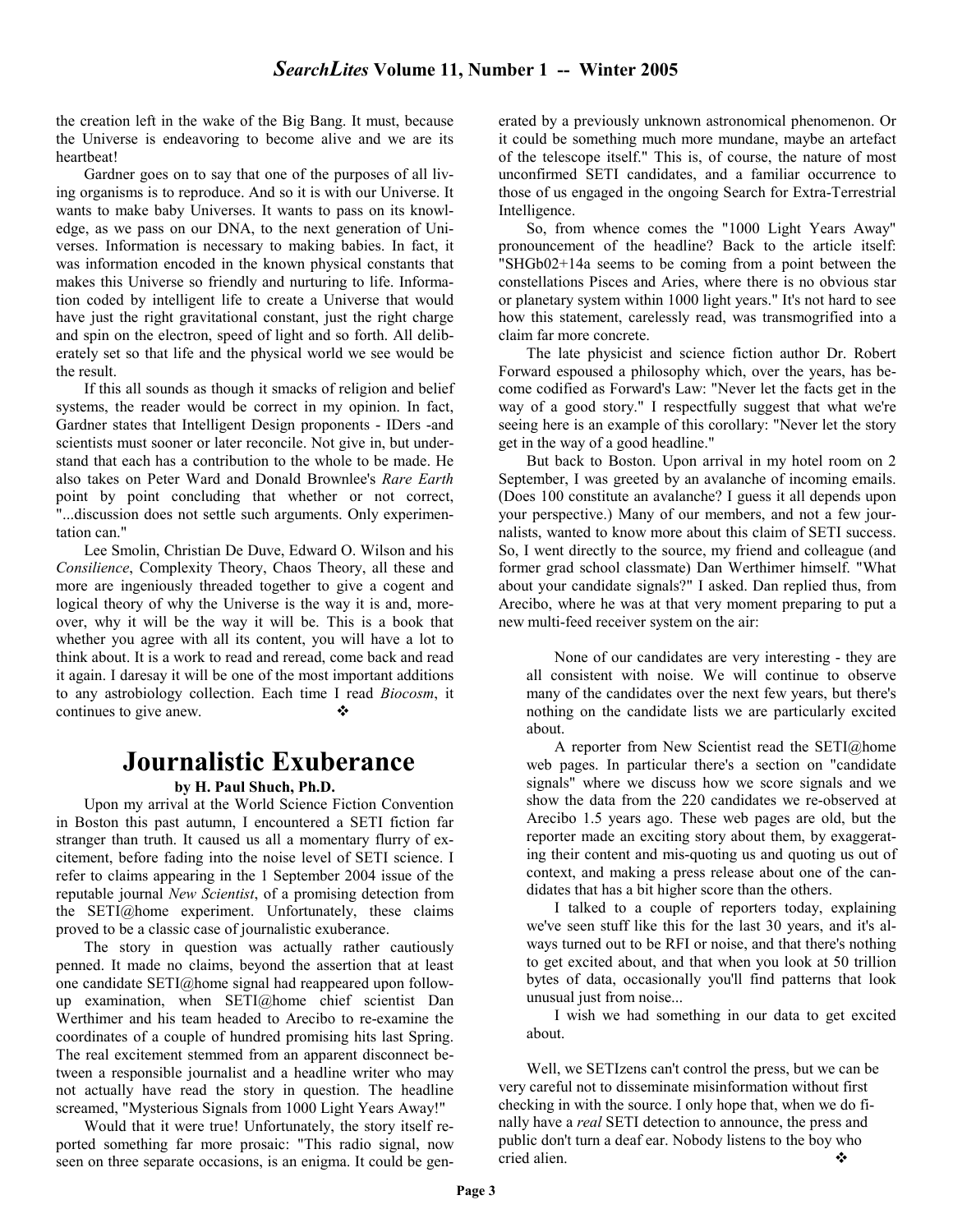# **Event Horizon**

SearchLites' readers are apprised of the following conferences and meetings at which SETI-related information will be presented. League members are invited to check our World Wide Web site (www.setileague.org) under *Event Horizon*, or email to us at info@setileague.org, to obtain further details. Members are also encouraged to send in information about upcoming events of which we may be unaware.

**February 24, 2005**: *Seeking our Companions in the Cosmos*, featuring Drs. Allen Tough and H. Paul Shuch, University of Toronto, Toronto ON CA.

**March 18 – 20, 2005:** *Contact 2005*, Mountain View CA.

**April 17, 2005, 0000 UTC - 2359 UTC**: Seventh annual SETI League Ham Radio QSO Party, 14.204, 21.306, and 28.408 MHz.

**April 17, 2005**: SETI League Annual Meeting, held in conjunction with the *Trenton Computer Festival*, College of New Jersey, Ewing Township NJ.

**June 19 - 21, 2005**: *Society of Amateur Radio Astronomers* Conference, NRAO Green Bank WV.

**July 2005 (dates TBA)**: *Central States VHF Conference*, Colorado Springs CO.

**August 4 - 8, 2005**: *Interaction* World Science Fiction Convention, Glasgow, Scotland UK.

**October, 2005 (dates TBA)**: *AMSAT Space Symposium* Lafayette LA.

**October 17 - 21, 2005**: *56th International Astronautical Congress*, Fukuoka, Japan.

**October 37 - 30, 2005**: *Microwave Update 2005*, Cerritos, CA. **April 22, 2006, 0000 UTC - 2359 UTC**: Eighth annual SETI League Ham Radio QSO Party, 14.204, 21.306, and 28.408 MHz.

**June 2006 (dates TBA)**: *Society of Amateur Radio Astronomers* Conference, NRAO Green Bank WV.

**July 2006 (dates TBA)**: *Central States VHF Conference*, Minneapolis MN.

**August 23 - 27, 2006**: *[L.A.Con IV](http://www.laconiv.com/)* World Science Fiction Convention, Los Angeles, CA.

**September 8 - 10, 2006**: SETICon06, in conjunction with the Fourth International Congress for Radio Astronomy, Heppenheim Germany.

**September, 2006 (dates TBA)**: *57th International Astronautical Congress*, Valencia Spain.

**April 21, 2007, 0000 UTC - 2359 UTC**: Eighth annual SETI League Ham Radio QSO Party, 14.204, 21.306, and 28.408 MHz.

**June 2007 (dates TBA)**: *Society of Amateur Radio Astronomers* Conference, NRAO Green Bank WV.

**July 2007 (dates TBA)**: *Central States VHF Conference*, San Antonio TX.

**August 30 - September 3, 2007**: *65th World Science Fiction Convention*, Yokohama Japan.

**October, 2007 (dates TBA)**: *58th International Astronautical Congress*, New Delhi, India.

## **Saving an Endangered Telescope**

#### **by Dr. Bob Lash, President Friends of the Bracewell Observatory Association**

The imminent demolition of a historic radio telescope at Stanford University, consisting of five 60-foot dish antennas built by Professor Ronald Bracewell, has been delayed by the quick action of the Friends of the Bracewell Observatory Association, a group of astronomy enthusiasts who want to rescue and operate the observatory for both academic and public use.

It would be a tragedy for this large scale radio astronomy observatory to be completely demolished simply because dry brush and plant overgrowth at the site was deemed a fire hazard. The brush and debris can be cleared, and our restoration work can bring the observatory back into operation for the benefit of both Stanford University and the public.

The "Stanford Five-Element Radio Telescope" is at the site where radio telescopes first achieved the angular resolution of the human eye (one arcminute), and produced 11 years of daily high resolution maps of the sun in the microwave spectrum.

Friends of the Bracewell Observatory Association is a nonprofit organization that includes members of the Society of Amateur Radio Astronomers (SARA), the Society for Amateur Scientists (SAS), and the SETI League. Their goal is to provide the first hands-on radio telescope system for public use, establish educational programs in amateur radio astronomy, support access to the dishes for special projects by Stanford faculty and students, as well as schools, individuals and amateur groups, and present the history of scientific contributions made at the site.

Stanford's School of Engineering agreed to delay the demolition until after June 30th, 2005 to give the group time to mount a rescue effort, to submit a final plan to Stanford, and to put enough volunteer and financial support in place to make its plan go.

To this end, Friends of the Bracewell Observatory Association is developing a collaborative proposal in conjunction with the Director of Stanford's Space, Telecommunications, and Radio Science Laboratory (STAR Lab) to synergistically combine Stanford academic and research use with its own planned activities. They will support STAR Lab's use of one or more of the dishes to track scientific satellites carrying Stanford-built instrumentation. The proposed public access will conform to any limits that Stanford may deem appropriate.

Thanks to fast responding supporters, the group raised the \$20,000 as required by the School of Engineering to stop the imminent demolition, and defer it. In the event the final plan is not accepted by Stanford, the funds would cover the added cost of completing the demolition work at this later date. Should the final proposal be approved, these funds will be available through STAR Lab in support of the site.

For those interested in helping with this rescue effort (examples include publicity, fundraising, contributions, dish mechanical restoration, feeds, receivers, building restoration, historical document preservation, scanning, and mentoring) please contact Bob Lash at bob@bambi.net.  $\bullet$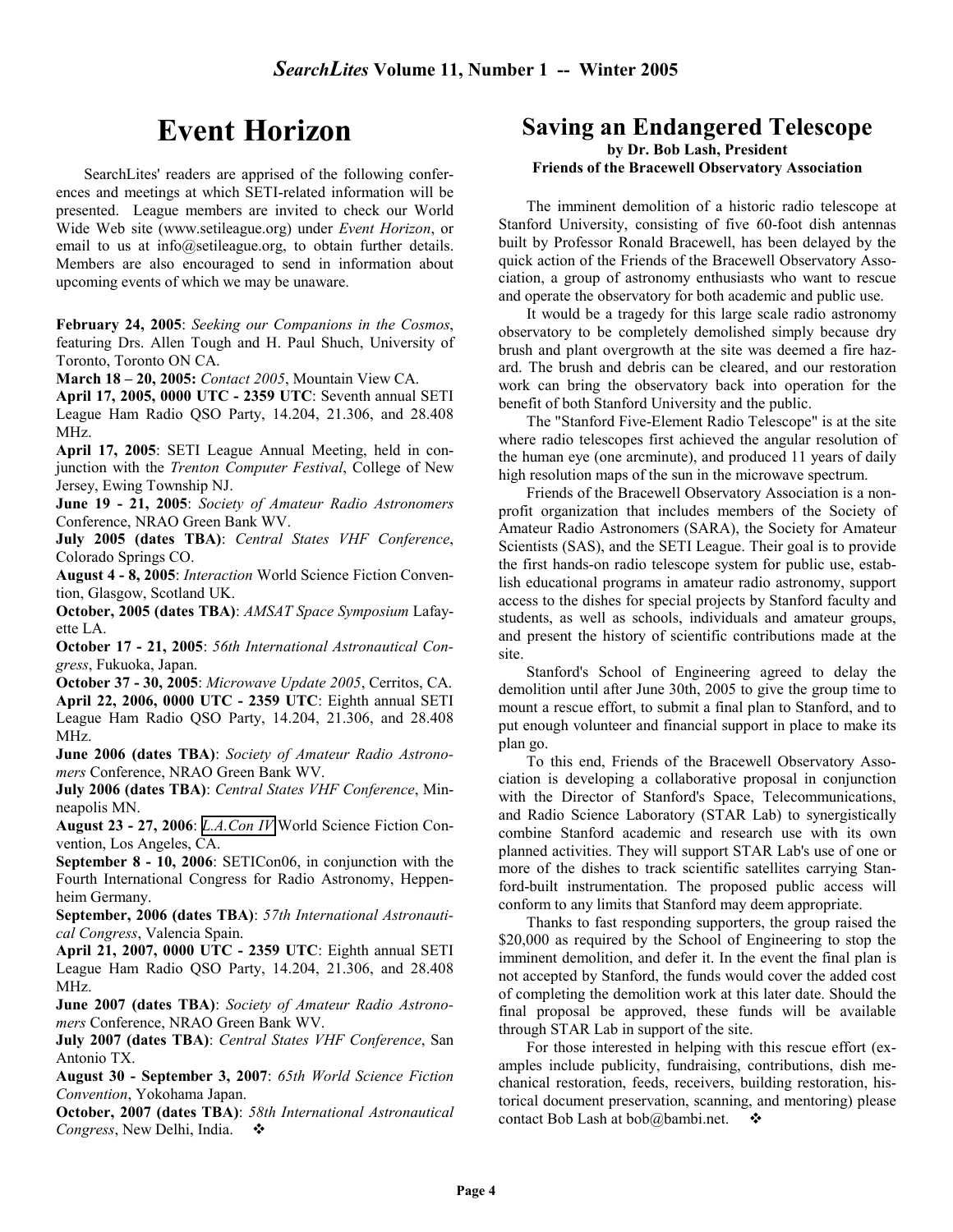## *Guest Editorial:*  **A Bold Step into the Bank Vault by H. Paul Shuch, Ph.D. (speaking as a private SETIzen)**

Because what I am about to say is controversial, and likely to be highly unpopular, let me make one thing clear at the outset: these thoughts are *mine alone*. I am *not* speaking for The SETI League, its Trustees, members, sponsors, donors, or supporters. Wait a minute while I take off my Executive Director's hat…

There, now I'm just an ordinary SETIzen, like the rest of you, and free to speak my mind - like the rest of you.

I've read something mildly disturbing on the first page of Volume 13, Number 1 of *SETI Institute News*. Perhaps you read it too. Perhaps you were also disturbed. In an article titled "A Bold Step into the Future," our friends in Mountain View stated:

"To carry forth its mission over the next five years, the SETI Institute is seeking to raise, from a variety of public and private sources, a total of \$62 million dollars in support."

Now, I'm normally delighted to encourage, support, and contribute to the fundraising efforts of our professional colleagues in California. After all, they have been doing the most ambitious and definitive search for ETI to be carried out since NASA's SETI funding was terminated a dozen years ago. And when they announced their Team SETI membership branch, I was one of the first to sign up. But... \$62 million? It gives one pause. That's over \$12 million a year - on a par with the NASA SETI budget that Congress terminated in 1993. And that, to this Team SETI member, is a cause for concern.

The whole argument for privatized SETI hinges on the proposition that individuals can do science better, and cheaper, than governments -- that by dispensing with bureaucracy, we can apply more of our limited resources to science, and less to overhead. That philosophy served the SETI Institute (and, dare I say, The SETI League?) rather well for the past decade. But now, privatized SETI has finally exceeded the budget of our Government-funded forebears. And we started off so well! Where, exactly, did we go wrong?

Perhaps it's that we're trying to do too much. After all, when NASA SETI was cancelled, the SETI Institute chose one specific prong -- the targeted search - to resurrect under the Project Phoenix banner. And they were doing so on a fraction of what NASA was spending. So, logically, The SETI League chose to resurrect the other half of NASA SETI, the all-sky survey, on an even smaller fraction. Privatized SETI seemed to make sense then.

It still does, if we don't let ourselves be drawn too far afield. But now the very SETI scientists whose talents and dedication have long inspired us are branching out. They are, as mentioned in that same article, "probing the chemical pathways critical to life on early Earth and Mars, exploring the molecular traces microbial life might leave on the icy surface of Europa, and seeking novel biosignatures… measuring the 92-cm line of deuterium… measuring dark matter in dwarf galaxies… transitions of heavy molecules in the interstellar gas." And, they are now hard at work building The World's Greatest Radio Telescope. No wonder they need \$62 million!

And what *aren't* they doing? At the moment, they aren't doing any microwave SETI observations. What a waste, diverting their amazing talents away from this vital mission.

Sacrilege! There's long been an unwritten rule that no SETI organization should ever criticize the efforts of another, lest we cast a public pall over all of us. And I've just broken that rule (but as an individual, remember?) Am I not afraid that, as a result, the public will think less of (and be less likely to support) *all* SETI efforts, including our own?

Actually, that's already happening, and not because the SETI Institute's programs are not worthy. The problem stems from a persistent public perception that SETI is some single monolithic organization. That's not particularly the fault of the SETI Institute, but it is a reality with which they too have to contend. So, what *they* choose to do, to raise, and to spend reflects on us all. I hear it whenever I try to raise funds for a SETI League project: "why are you asking me for money, when Paul Allen just gave you millions?" I hear it whenever I encourage individuals to get personally involved in our research: "I'm already letting you use my computer – *you* should be paying *me*!" And I hear it whenever I urge our elected officials to consider renewing public support of SETI: "Why would you want that? You guys are doing so well on your own…"

Well, frankly, we're not. And if you should happen to feel my motives are suspect, my viewpoint less than totally objective, let me wholeheartedly agree. Yes, I'm jealous of the funding apparently available to others but denied to us. Yes, it frustrates me that, while tens of millions of dollars are being poured into the Allen Telescope Array, we can't seem to raise the piddling twenty thousand needed to finish the Very Small Array prototype, which many of you so generously helped us to start four years ago. And yes, sour grapes do indeed go best with a grain of salt. But aren't you frustrated too, just a little?

So, what would I urge our colleagues in California to do? Redouble their true SETI efforts, even if at the expense of some other worthy projects. Let others do the continuum radio astronomy, or the life-in-the-universe studies, or the school curricula, or the searches for organic molecules, or the studies of fossilized bacteria. Maybe even let others build The World's Greatest Radio Telescope, and then go to them and rent time on it. In other words, become a lean and efficient SETI Institute once again, not an Astrobiology Institute. NASA already has one of those, and it costs - millions. I would be the first Team SETI member to raise a glass in salute of a refocused effort, once more emphasizing observational SETI.

Or, maybe I'm looking at this all wrong. Perhaps we should see the desire of the SETI Institute to broaden its scope as a golden opportunity for The SETI League. After all they, for whatever reason, aren't doing observational microwave SETI at the moment. We, with our 125 operational Project Argus stations, are. So The SETI League has, for now, a chance to differentiate itself, as a major observational arm of the SETI community. What we should be striving for, through our demonstrated dedication and professionalism, is to be recognized as worthy partners in a bold adventure.

There - now that I've gotten that off my chest, I can put my SETI League director's hat back on, and…

Say, who is this guy who dares to speak out against another SETI enterprise?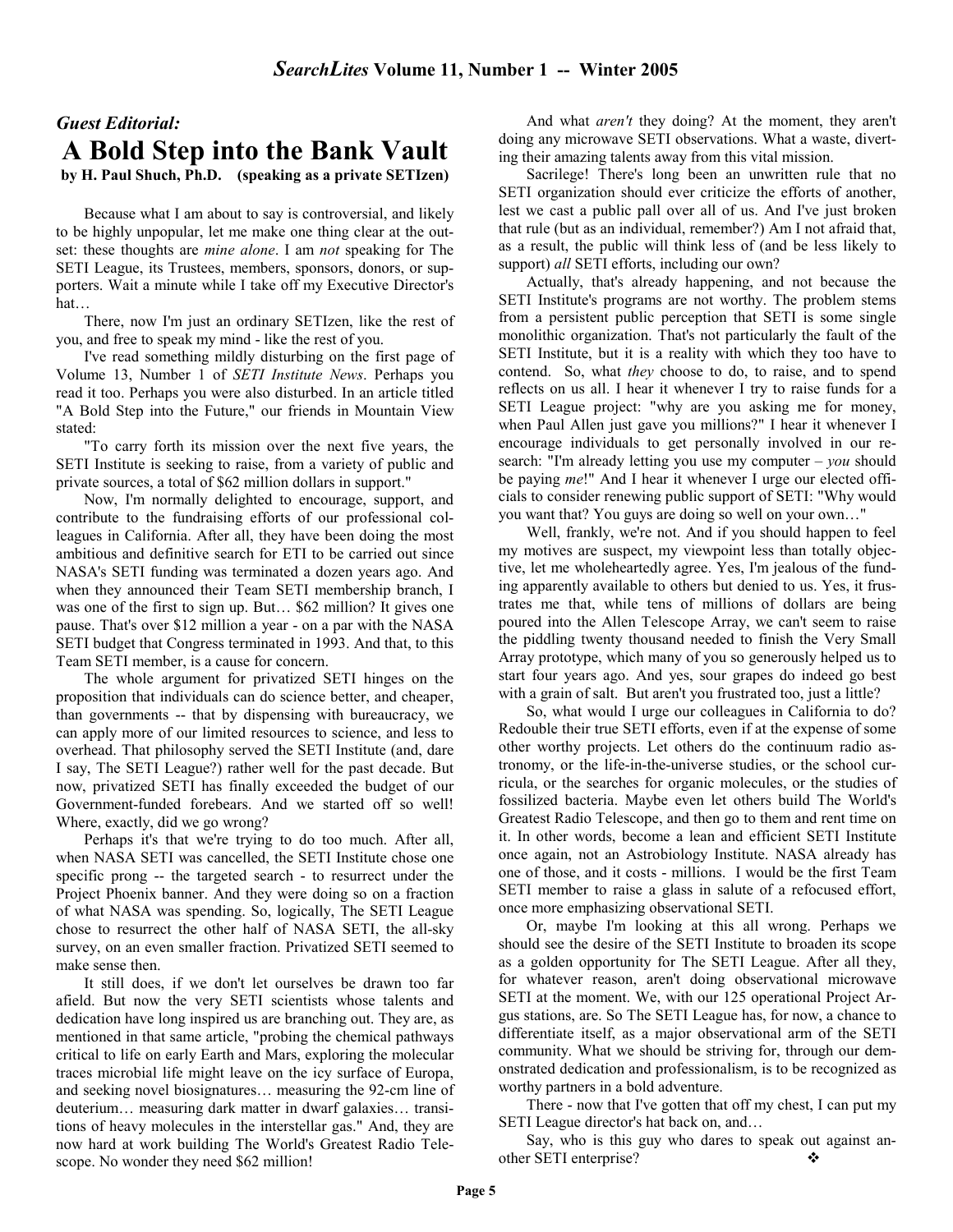### *Guest Editorial:*  **Active SETI Is Not Scientific Research by Michael Michaud Member of the SETI Permanent Study Group, International Academy of Astronautics**

Recent discussions within the SETI community have thoroughly explored the issue of whether people with access to radio telescopes should send powerful signals to alien civilizations without some process of prior international consultation. In particular, those exchanges have focused on the question of "Active SETI."

Some people who oppose prior consultation have framed their arguments in terms of our right to free speech. Few have addressed the other side of this coin, which is our responsibility to the human species.

Let's be clear about this. Active SETI is not scientific research. It is a deliberate attempt to provoke a response by an alien civilization whose capabilities, intentions, and distance are not known to us. That makes it a policy issue.

We can not assume that we already have been detected or that detection is inevitable. Extraterrestrial civilizations might not be looking for the kinds of signals we normally radiate. More importantly from a policy perspective, our leakage signals may be below their detection threshold. An Active SETI signal much more powerful than the normal background emitted by the Earth might call us to the attention of a technological civilization that had not known of our existence. We can not assume that such a civilization would be benign, nor can we assume that interstellar flight is impossible for a species more technologically advanced than our own.

This is not just the concern of a few paranoids. Many significant people have argued against our actively seeking contact. Pulitzer Prize-winning author and scientist Jared Diamond, calling astronomers' visions of friendly relations "the best-case scenario," warned that "those astronomers now preparing again to beam radio signals out to hoped-for extraterrestrials are naive, even dangerous" (he was even harsher about the Pioneer plaques, which provided any species that found them with a kind of map to our location in the galaxy). Nobel Prize-winning biologist George Wald declared that he could think of no nightmare so terrifying as establishing communication with a superior technology in outer space. Even the New York Times questioned the view that the effect of signals from extraterrestrials would be beneficial, stating that the astronomers were "boyishly defiant" of our inherited wisdom.

Astronomer Robert Jastrow, addressing the consequences of possible future contact with an alien civilization, wrote that he saw no reason for optimism. Astronomer Ronald Bracewell warned that other species too would place a premium on cunning and weaponry; an alien ship headed our way is likely to be armed. Astronomer Eric Chaisson thought that physical contact could lead to a neo-Darwinian subjugation of our culture by theirs. Astronomer Zdenek Kopal was more specific: should we ever hear the space-phone ringing, for God's sake let us not answer, but rather make ourselves as inconspicuous as possible to avoid attracting attention!

Other scientists who are less widely known have warned of potential dangers. Biologist Michael Archer said that any creature we contact will also have had to claw its way up the evolutionary ladder and will be every bit as nasty as we are. It will likely be an extremely adaptable, extremely aggressive superpredator. Physicist George Baldwin predicted that any effort to communicate with extraterrestrials is fraught with grave danger, as they will show innate contempt for human beings. Robert Rood warned that the civilization that blurts out its existence on interstellar beacons at the first opportunity might be like some early hominid descending from the trees and calling "here kitty" to a saber-toothed tiger.

Consider the cautionary views of SETI Institute astronomers. Seth Shostak wrote in one of his books that we can no better guess the motivations of alien intelligence than goldfish can guess ours. Jill Tarter asked rhetorically: who knows what values might drive an alien culture? Aliens might not have the same motives we do. Doug Vakoch wrote that we should not assume that the ethics of extraterrestrials will be like our own. Physicist Freeman Dyson has written eloquently on this subject. He issued a warning that should be heeded by SETI researchers: "Our business as scientists is to search the universe and find out what is there. What is there may conform to our moral sense or it may not...It is just as unscientific to impute to remote intelligences wisdom and serenity as it is to impute to them irrational and murderous impulses. We must be prepared for either possibility and conduct our searches accordingly."

Dyson posed two alternatives. Intelligence may be a benign influence creating isolated groups of philsopher-kings far apart in the heavens, sharing at leisure their accumulated wisdom. Or intelligence may be a cancer of purposeless technological exploitation sweeping across the galaxy.

None of us knows which alternative prevails. The bestcase scenario that underlies Active SETI is based on belief or preference, not on proven facts.

In modern times, the public, their representatives, and the media have increasingly demanded accountability when powerful technologies are used for controversial purposes, especially when those technologies are built and operated with the taxpayer's money. Given the fact that there may be risks involved, using radio telescopes to attract the attention of other technological civilizations is controversial. We owe our fellow citizens some respect for their opinions.

More than a year ago, I proposed a standard that recognizes the fact that signals already sent can not be called back: do not transmit a signal more powerful than the Earth's radio leakage (including radars) without international consultation. Canadian scientist Yvan Dutil, who has designed three interstellar messages for transmission from the Evpatoria Radar Telescope, has endorsed a similar approach.

If the advocates of Active SETI are not comfortable with the United Nations, I suggest an alternative. Take an Active SETI proposal to the International Astronomical Union and seek that organization's endorsement. If the IAU will not endorse Active SETI, there will be even more doubt as to whether it is legitimate science.

*Disclaimer: The opinions expressed in editorials are those of the individual authors, and do not necessarily reflect the position of The SETI League, Inc., its Trustees, officers, Advisory Board, members, donors, or commercial sponsors.*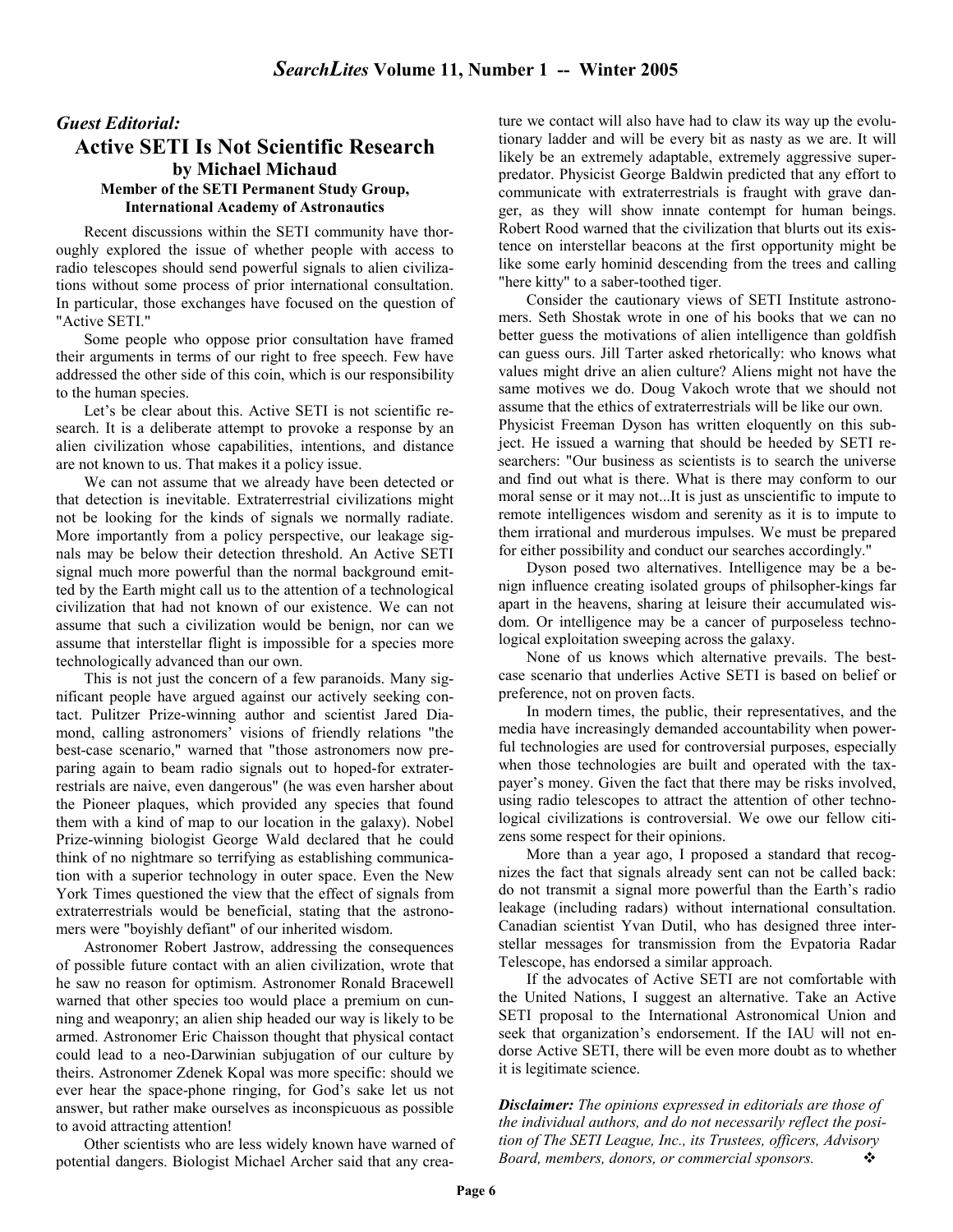# **Seeking Alien Dialog through an Accessible Web Presence**

 **Toronto, ON, Canada.., November 2004** -- *Invitation to ETI*, a group of 90 scientists and artists engaged in an online Search for Extra-Terrestrial Intelligence (SETI) experiment, has overhauled and expanded its World Wide Web presence, in hopes of stimulating a dialog with other intelligent civilizations in the Universe.

"Because their capacities are probably highly advanced," states Prof. Allen Tough of Toronto, the group's founder, "some extraterrestrial species may be using unobtrusive methods of observing humankind and other fledgling civilizations in this Galaxy. As its name indicates, the *Invitation to ETI* invites these visitors to dialogue with all of humanity. Sooner or later, advanced extraterrestrials will have an enormous impact on humankind."

The group's website, www.ieti.org, has recently been overhauled by Dr. H. Paul Shuch, executive director of the nonaffiliated SETI League, Inc., and Web Design Consultant for *Invitation to ETI*, to maximize accessibility. "Throughout the Web community," Shuch explains, "there is a growing awareness that this enabling technology must not be restricted to the able-bodied alone. Websites are striving to be accessible to persons with a variety of disabilities, and standards are emerging to aid in this process. What greater accessibility challenge is there than making the *Invitation to ETI* accessible to our cosmic companions, creatures with whom we may have nothing biological in common?"

In addition to a graphical overhaul (which he admits is purely for the benefit of the website's sighted human visitors), Shuch has embraced Bobby standards in an attempt to make the site accessible to alien web surfers. Bobby is an organization that validates websites for ease of access by humans (and, Shuch hopes, extraterrestrials) with a wide range of physical abilities and differences. Every page of the new website is tested for Bobby AAA compliance, as well as conformance to standards established by the World Wide Web Consortium (W3C). "Like all websites," emphasizes Shuch, "this is a work in progress. However, our new accessible design is intended to set the direction for future enhancements."

Dr. Shuch has been assisted in the website overhaul by Dr. Scarlett Wang, the project's Webmaster. Dr. Wang is responsible for the day-to-day maintenance of the ieti.org website. She became the project manager 16 months ago.

Although several of the 90 members of the *Invitation to ETI* team happen also to be active members of the nonprofit SETI League, the latter organization concentrates primarily on conventional radio telescope-based SETI. The focus of the Invitation, on the other hand, is to attract the attention of extraterrestrial civilizations that have invented technologies for monitoring our terrestrial Internet. This could be done through physical presence, robotic exploration of our Solar System, or long-range telecommunications. ❖

# *Ask Dr. SETI*  **How Much Sky Noise?**

### **Dear Dr. SETI:**

 *Is it true that the background noise level seen by the antenna is approximately 290 degrees Kelvin? For the purpose of determining the minimum detectable signal, I am using the following formula:*

 $P<sub>sens</sub>$  (in dBm) = -174 dBm - 10 log B (in Hz)

+ Total Receive System Noise Figure (dBm)

*The above -174 dBm is 10 log K (Boltzman's Constant) less 10 Log (T), all converted to dBm,*

 *T being the temperature of the antenna in Kelvins and B being the bandwidth of the receiver.*

*This from Page 7.6 of the ARRL UHF/Microwave Experimenter's Manual.* 

*Roy (via the ARGUS list)* 

### **The Doctor Responds:**

That equation is entirely correct, Roy, and the 290 Kelvin limit is true for *terrrestrial* communications. It does not hold for radio astronomy! It would only be true if your antenna were pointing at the Earth (which is a 290 Kelvin thermal black body). That figure is used for terrestrial communications because antennas pointed on the horizon 'see' Earth noise. With radio telescopes, our antennas are pointed generally 'up' at the sky, and the sky is RF-cold. So, your antenna sees less noise to limit system sensitivity.

The actual sky temperature varies, of course, with where you're pointing, with the minimum being 2.7 Kelvin (the cosmic background radiation), and the hot spots in the sky emitting some tens of Kelvin at microwave frequencies. The actual thermal temperature seen by your antenna will be higher, because sidelobes and over-illumination spillover mean that some Earth noise is in the pattern, and this adds to total noise. I figure a 50 Kelvin antenna temperature for my system when it's in birdbath mode, slightly more when it's pointed lower.  $\triangle$ 

### **SETI League 2005 Budget (Proposed):**

Revenues projected include expected membership dues only. They do not include any future grants, pledges, or new revenue sources, which we can in no way anticipate.

| 990<br>Line | <b>REVENUES:</b>                 | 2005<br>(preliminary<br>budget) |
|-------------|----------------------------------|---------------------------------|
| 1d          | Dues, Grants & Contributions     | 17,600                          |
| 4           | Interest & Investments           | 20                              |
| 12          | <b>Total Revenues:</b>           | 17,620                          |
|             | <b>EXPENSES:</b>                 |                                 |
| 13          | Educ. and Scientific Programs    | 6,800                           |
| 14          | Management & General             | 8,652                           |
| 15          | Fundraising                      | 1,890                           |
| 17          | <b>Total Expenses:</b>           | 17,142                          |
| 18          | Excess or (Deficit) for the year | 478                             |
|             | <b>BALANCE SHEET:</b>            |                                 |
| 19          | Beginning Net Assets             | 3,000                           |
| 21          | Ending Net Assets                | 3.478                           |